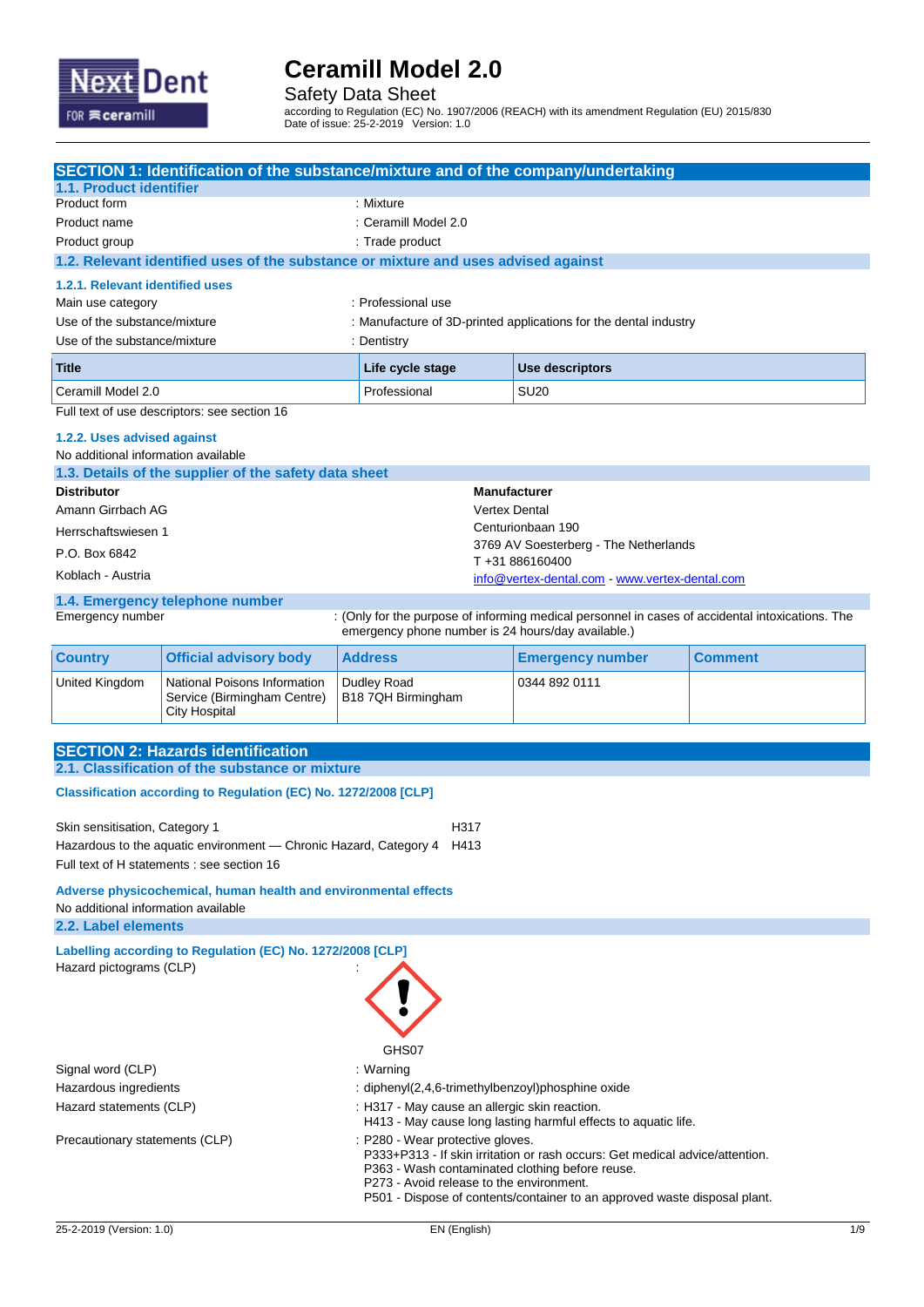### Safety Data Sheet

according to Regulation (EC) No. 1907/2006 (REACH) with its amendment Regulation (EU) 2015/830

### **2.3. Other hazards**

No additional information available

#### **SECTION 3: Composition/information on ingredients**

### **3.1. Substances**

#### Not applicable **3.2. Mixtures**

| <b>Name</b>                                                                    | <b>Product identifier</b>                                                                                | $%$ w/w<br>(% w/w) | <b>Classification according to</b><br><b>Requlation (EC) No.</b><br>1272/2008 [CLP] |
|--------------------------------------------------------------------------------|----------------------------------------------------------------------------------------------------------|--------------------|-------------------------------------------------------------------------------------|
| Ethoxylated bisphenol A dimethacrylate                                         | (CAS-No.) 41637-38-1<br>(EC-No.) 609-946-4                                                               | $>= 75$            | Aquatic Chronic 4, H413                                                             |
| Silicon dioxide<br>substance with national workplace exposure limit(s)<br>(GB) | (CAS-No.) 7631-86-9<br>(EC-No.) 231-545-4<br>(REACH-no) 01-2119379499-16                                 | $5 - 10$           | Not classified                                                                      |
| Exo-1,7,7-trimethylbicyclo[2.2.1]hept-2-yl<br>methacrylate                     | (CAS-No.) 7534-94-3<br>(EC-No.) 231-403-1<br>(REACH-no) 01-2119886505-27                                 | $<$ 10             | Skin Irrit. 2, H315<br>Eye Irrit. 2, H319<br>STOT SE 3. H335                        |
| diphenyl(2,4,6-trimethylbenzoyl)phosphine oxide                                | (CAS-No.) 75980-60-8<br>(EC-No.) 278-355-8<br>(EC Index-No.) 015-203-00-X<br>(REACH-no) 01-2119972295-29 | $1 - 5$            | Skin Sens. 1B, H317<br>Repr. 2, H361f<br>Aquatic Chronic 2, H411                    |

Full text of H-statements: see section 16

| <b>SECTION 4: First aid measures</b>                             |                                                                                                                                                                                                                                   |
|------------------------------------------------------------------|-----------------------------------------------------------------------------------------------------------------------------------------------------------------------------------------------------------------------------------|
| 4.1. Description of first aid measures                           |                                                                                                                                                                                                                                   |
| First-aid measures general                                       | : Never give anything by mouth to an unconscious person. If you feel unwell, seek medical<br>advice (show the label where possible).                                                                                              |
| First-aid measures after inhalation                              | : Assure fresh air breathing. Allow the victim to rest.                                                                                                                                                                           |
| First-aid measures after skin contact                            | : Remove affected clothing and wash all exposed skin area with mild soap and water,<br>followed by warm water rinse. If skin irritation or rash occurs: Get medical advice/attention.<br>Wash contaminated clothing before reuse. |
| First-aid measures after eye contact                             | : Rinse cautiously with water for several minutes. Remove contact lenses, if present and<br>easy to do. Continue rinsing. If eye irritation persists: Get medical advice/attention.                                               |
| First-aid measures after ingestion                               | : Rinse mouth. Do NOT induce vomiting. Obtain emergency medical attention.                                                                                                                                                        |
| 4.2. Most important symptoms and effects, both acute and delayed |                                                                                                                                                                                                                                   |
| No additional information available                              |                                                                                                                                                                                                                                   |
|                                                                  | 4.3. Indication of any immediate medical attention and special treatment needed                                                                                                                                                   |
| No additional information available                              |                                                                                                                                                                                                                                   |
|                                                                  |                                                                                                                                                                                                                                   |
| <b>SECTION 5: Firefighting measures</b>                          |                                                                                                                                                                                                                                   |
| 5.1. Extinguishing media                                         |                                                                                                                                                                                                                                   |
| Suitable extinguishing media                                     | : Foam. Dry powder. Carbon dioxide. Water spray. Sand.                                                                                                                                                                            |
| Unsuitable extinguishing media                                   | : Do not use a heavy water stream.                                                                                                                                                                                                |
| 5.2. Special hazards arising from the substance or mixture       |                                                                                                                                                                                                                                   |
| No additional information available                              |                                                                                                                                                                                                                                   |
| 5.3. Advice for firefighters                                     |                                                                                                                                                                                                                                   |
| Firefighting instructions                                        | : Use water spray or fog for cooling exposed containers. Exercise caution when fighting any<br>chemical fire. Prevent fire fighting water from entering the environment.                                                          |
| Protection during firefighting                                   | : Do not enter fire area without proper protective equipment, including respiratory protection.                                                                                                                                   |

| <b>SECTION 6: Accidental release measures</b>                          | 6.1. Personal precautions, protective equipment and emergency procedures |  |
|------------------------------------------------------------------------|--------------------------------------------------------------------------|--|
| 6.1.1. For non-emergency personnel<br>Emergency procedures             | : Evacuate unnecessary personnel.                                        |  |
| 6.1.2. For emergency responders<br>No additional information available |                                                                          |  |
| <b>6.2. Environmental precautions</b>                                  |                                                                          |  |

Prevent entry to sewers and public waters. Notify authorities if liquid enters sewers or public waters.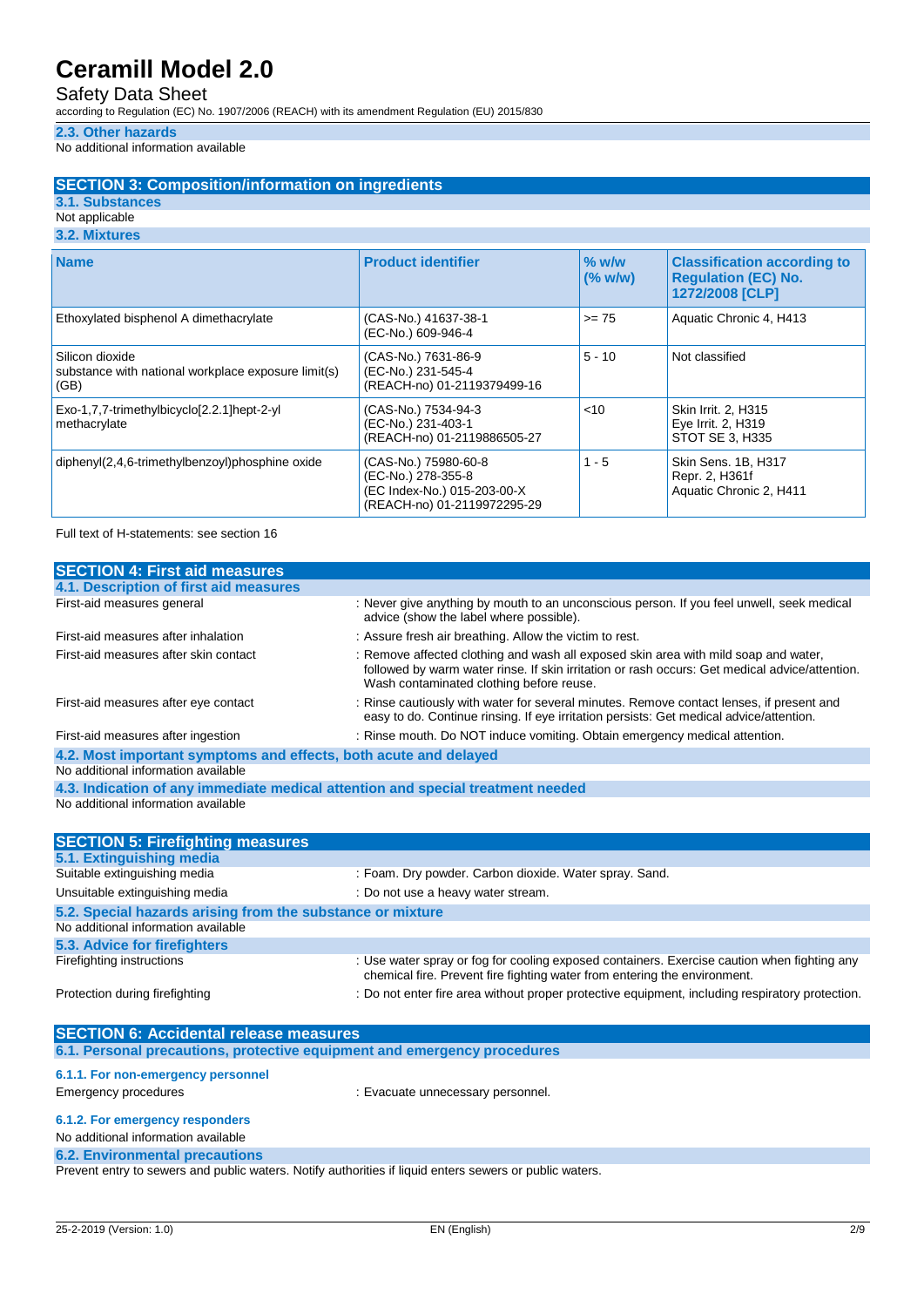### Safety Data Sheet

according to Regulation (EC) No. 1907/2006 (REACH) with its amendment Regulation (EU) 2015/830

| 6.3. Methods and material for containment and cleaning up |                                                                                                                                 |  |
|-----------------------------------------------------------|---------------------------------------------------------------------------------------------------------------------------------|--|
| Methods for cleaning up                                   | : Soak up spills with inert solids, such as clay or diatomaceous earth as soon as possible.<br>Store away from other materials. |  |
| 6.4. Reference to other sections                          |                                                                                                                                 |  |

Concerning personal protective equipment to use, see section 8. Concerning disposal elimination after cleaning, see section 13.

| <b>SECTION 7: Handling and storage</b>                            |                                                                                                                                                                                                                                                   |
|-------------------------------------------------------------------|---------------------------------------------------------------------------------------------------------------------------------------------------------------------------------------------------------------------------------------------------|
| 7.1. Precautions for safe handling                                |                                                                                                                                                                                                                                                   |
| Precautions for safe handling                                     | : Wash hands and other exposed areas with mild soap and water before eating, drinking or<br>smoking and when leaving work. Provide good ventilation in process area to prevent<br>formation of vapour.                                            |
| Hygiene measures                                                  | : Wash hands thoroughly after handling. Contaminated work clothing should not be allowed<br>out of the workplace. Wash contaminated clothing before reuse.                                                                                        |
| 7.2. Conditions for safe storage, including any incompatibilities |                                                                                                                                                                                                                                                   |
| Storage conditions                                                | : Keep only in original container. Keep container closed when not in use. To avoid the risks<br>of fires, all contaminated materials should be stored in purpose-built containers or in metal<br>containers with tight-fitting self-closing lids. |
| Incompatible products                                             | : Strong bases. Strong acids.                                                                                                                                                                                                                     |
| Incompatible materials                                            | : Sources of ignition. Direct sunlight.                                                                                                                                                                                                           |
| 7.3. Specific end use(s)                                          |                                                                                                                                                                                                                                                   |
| あまい しんけいしゅ こししょう シー・パー・シー・パート しょう                                 |                                                                                                                                                                                                                                                   |

No additional information available

| <b>SECTION 8: Exposure controls/personal protection</b>             |                                                     |                                         |                                                                                       |  |
|---------------------------------------------------------------------|-----------------------------------------------------|-----------------------------------------|---------------------------------------------------------------------------------------|--|
| 8.1. Control parameters                                             |                                                     |                                         |                                                                                       |  |
| Silicon dioxide (7631-86-9)                                         |                                                     |                                         |                                                                                       |  |
| Germany                                                             |                                                     | TRGS 910 Acceptable concentration notes |                                                                                       |  |
| United Kingdom                                                      | WEL TWA (mg/m <sup>3</sup> )                        |                                         | 6 mg/m <sup>3</sup> (inhalable aerosol)<br>2,4 mg/m <sup>3</sup> (respirable aerosol) |  |
|                                                                     | Ethoxylated bisphenol A dimethacrylate (41637-38-1) |                                         |                                                                                       |  |
| <b>DNEL/DMEL (Workers)</b>                                          |                                                     |                                         |                                                                                       |  |
| Long-term - systemic effects, dermal                                |                                                     | 2 mg/kg bodyweight/day                  |                                                                                       |  |
| Long-term - systemic effects, inhalation                            |                                                     | $3,52 \text{ mg/m}^3$                   |                                                                                       |  |
| <b>DNEL/DMEL (General population)</b>                               |                                                     |                                         |                                                                                       |  |
| Long-term - systemic effects, oral                                  |                                                     | 0,5 mg/kg bodyweight/day                |                                                                                       |  |
| Long-term - systemic effects, inhalation                            |                                                     | $0.87 \text{ mg/m}^3$                   |                                                                                       |  |
| Long-term - systemic effects, dermal                                |                                                     | 1 mg/kg bodyweight/day                  |                                                                                       |  |
| Exo-1,7,7-trimethylbicyclo[2.2.1]hept-2-yl methacrylate (7534-94-3) |                                                     |                                         |                                                                                       |  |
| <b>DNEL/DMEL (Workers)</b>                                          |                                                     |                                         |                                                                                       |  |
| Long-term - systemic effects, dermal                                |                                                     | 1,04 mg/kg bodyweight/day               |                                                                                       |  |
| <b>DNEL/DMEL (General population)</b>                               |                                                     |                                         |                                                                                       |  |
| Long-term - systemic effects, dermal                                |                                                     | 0,625 mg/kg bodyweight/day              |                                                                                       |  |
| <b>PNEC (Water)</b>                                                 |                                                     |                                         |                                                                                       |  |
| PNEC aqua (freshwater)                                              |                                                     | 0,00466 mg/l                            |                                                                                       |  |
| PNEC aqua (marine water)                                            |                                                     | 0,00000466 mg/l                         |                                                                                       |  |
| PNEC aqua (intermittent, freshwater)                                |                                                     | 0,0179 mg/l                             |                                                                                       |  |
| <b>PNEC (Sediment)</b>                                              |                                                     |                                         |                                                                                       |  |
| PNEC sediment (freshwater)                                          |                                                     | 0,604 mg/kg bw                          |                                                                                       |  |
| PNEC sediment (marine water)                                        |                                                     | 0,0604 mg/kg bw                         |                                                                                       |  |
| <b>PNEC (Soil)</b>                                                  |                                                     |                                         |                                                                                       |  |
| PNEC soil                                                           |                                                     | $0,118$ mg/kg bw                        |                                                                                       |  |
| <b>PNEC (STP)</b>                                                   |                                                     |                                         |                                                                                       |  |
| PNEC sewage treatment plant                                         |                                                     | $2,45$ mg/l                             |                                                                                       |  |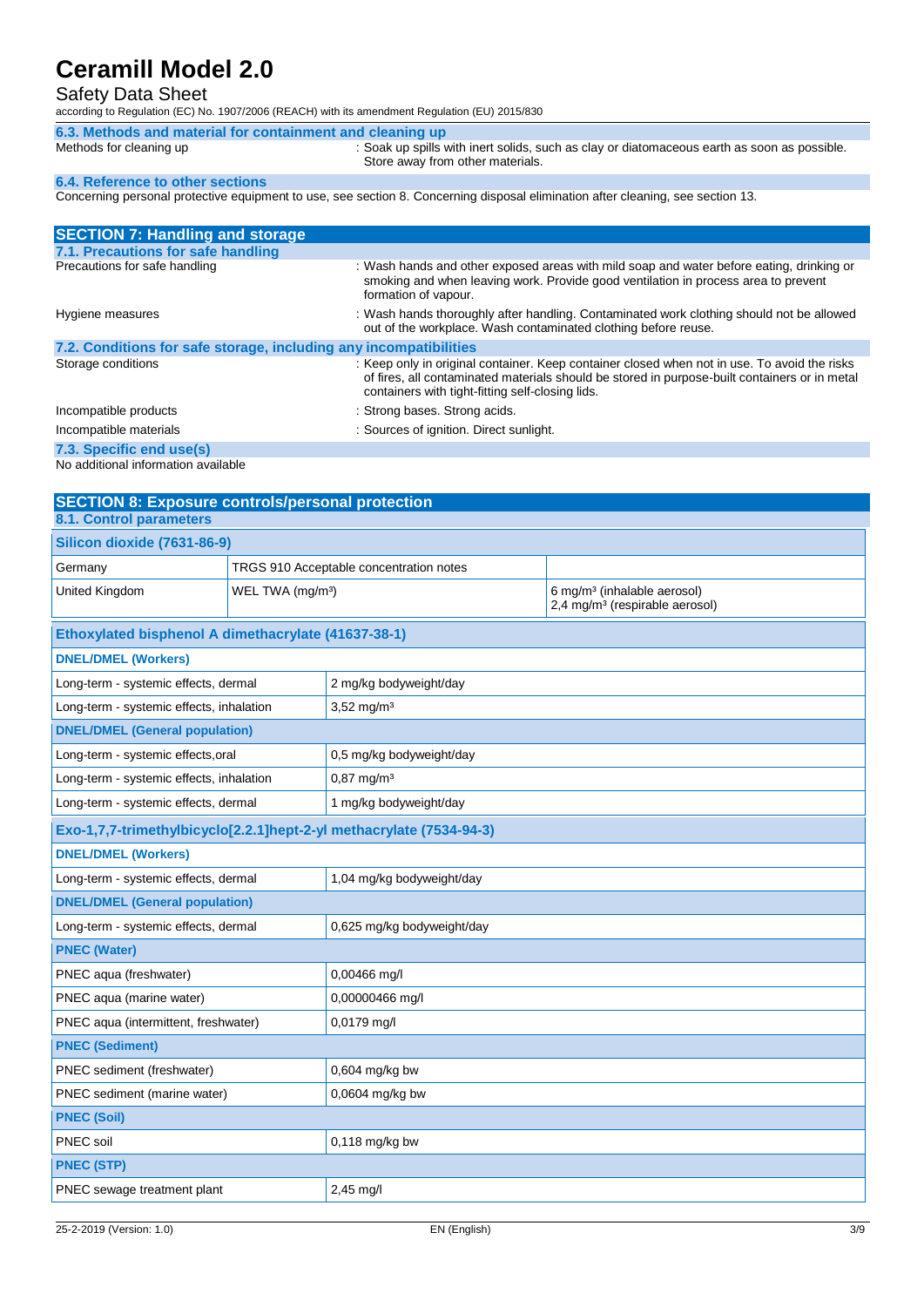# Safety Data Sheet

according to Regulation (EC) No. 1907/2006 (REACH) with its amendment Regulation (EU) 2015/830

| diphenyl(2,4,6-trimethylbenzoyl)phosphine oxide (75980-60-8) |                          |  |
|--------------------------------------------------------------|--------------------------|--|
| <b>DNEL/DMEL (Workers)</b>                                   |                          |  |
| Long-term - systemic effects, dermal                         | 1 mg/kg bodyweight/day   |  |
| Long-term - systemic effects, inhalation                     | $3,5$ mg/m <sup>3</sup>  |  |
| <b>PNEC (Water)</b>                                          |                          |  |
| PNEC aqua (freshwater)                                       | 0,00353 mg/l             |  |
| PNEC aqua (marine water)                                     | 0,000353 mg/l            |  |
| PNEC aqua (intermittent, freshwater)                         | 0,0353 mg/l              |  |
| <b>PNEC (Sediment)</b>                                       |                          |  |
| PNEC sediment (freshwater)                                   | 0,29 mg/kg bw            |  |
| PNEC sediment (marine water)                                 | 0,029 mg/kg bw           |  |
| <b>PNEC (Soil)</b>                                           |                          |  |
| PNEC soil                                                    | 0,0557 mg/kg bw          |  |
| Titanium dioxide (13463-67-7)                                |                          |  |
| <b>DNEL/DMEL (Workers)</b>                                   |                          |  |
| Long-term - local effects, inhalation                        | $10$ mg/m $3$            |  |
| <b>DNEL/DMEL (General population)</b>                        |                          |  |
| Long-term - systemic effects, oral                           | 700 mg/kg bodyweight/day |  |
| <b>PNEC (Water)</b>                                          |                          |  |
| PNEC aqua (freshwater)                                       | 0,000184 mg/l            |  |
| PNEC aqua (marine water)                                     | 0,0184 mg/l              |  |
| PNEC aqua (intermittent, freshwater)                         | 0,193 mg/l               |  |
| <b>PNEC (Sediment)</b>                                       |                          |  |
| PNEC sediment (freshwater)                                   | 1000 mg/kg bw            |  |
| PNEC sediment (marine water)                                 | 100 mg/kg bw             |  |
| <b>PNEC (Soil)</b>                                           |                          |  |
| PNEC soil                                                    | 100 mg/kg bw             |  |
| <b>PNEC (STP)</b>                                            |                          |  |
| PNEC sewage treatment plant                                  | 100 mg/l                 |  |
| 8.2. Exposure controls                                       |                          |  |

#### **Hand protection:**

Wear suitable gloves resistant to chemical penetration. The protective gloves to be used must comply with the specifications of the regulation 2016/425 and the resultant standard EN 374. penetration time (maximum wearing period): > 480 m. Suitable material: Nitrile rubber, Chloroprene rubber, Polyvinylchloride (PVC). Layer thickness : 0,4 mm - 0,5 mm - 0,7 mm

#### **Eye protection:**

Wear eye glasses with side protection according to EN 166.

#### **Skin and body protection:**

Wear suitable protective clothing

#### **Respiratory protection:**

No personal breathing protective equipment is normally required. In case of inadequate ventilation wear respiratory protection. particle filter device (DIN EN 143)

#### **Personal protective equipment symbol(s):**

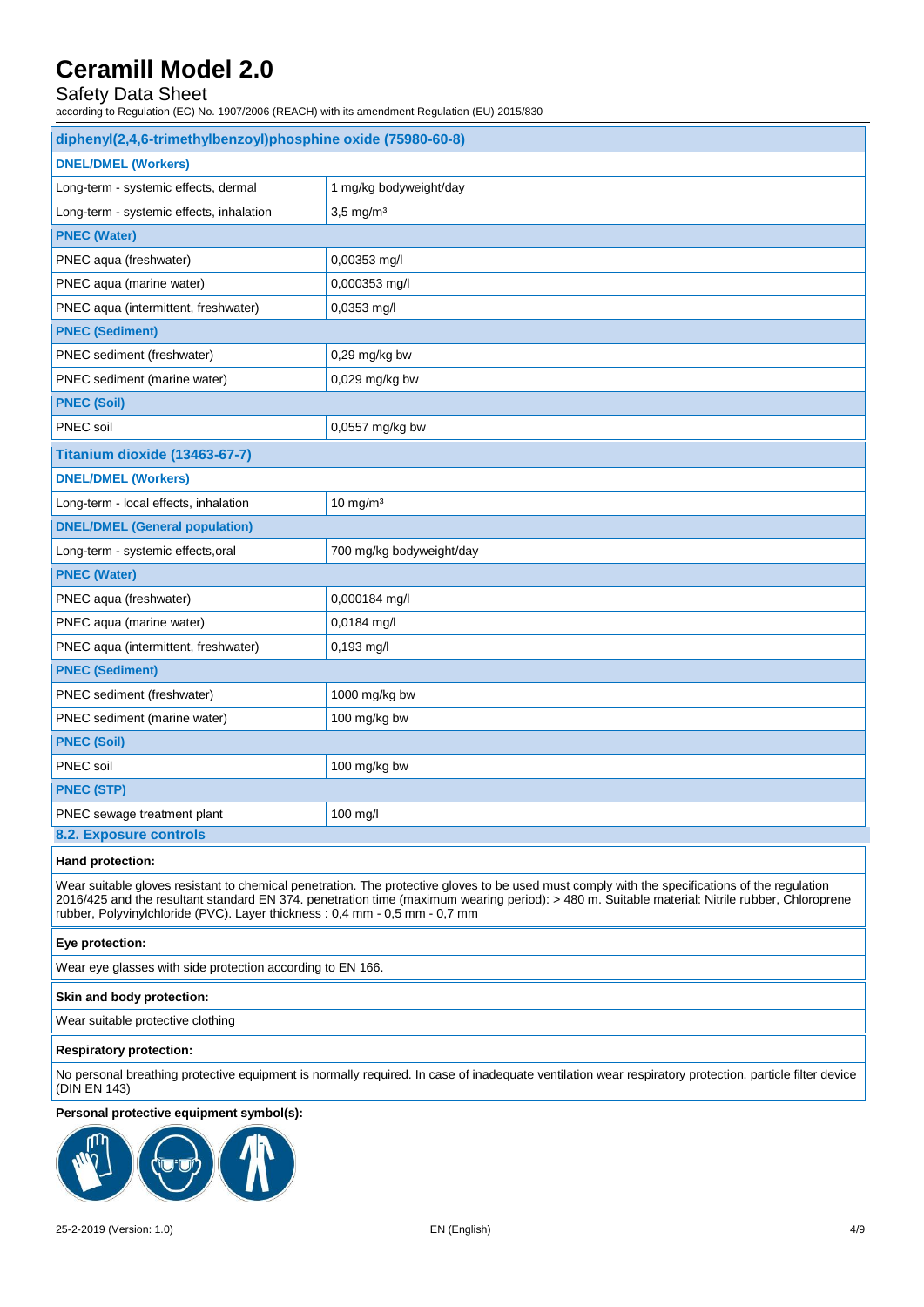### Safety Data Sheet

according to Regulation (EC) No. 1907/2006 (REACH) with its amendment Regulation (EU) 2015/830

#### **Other information:**

Do not eat, drink or smoke when using this product. Avoid contact with skin and eyes.

| <b>SECTION 9: Physical and chemical properties</b>         |                            |  |
|------------------------------------------------------------|----------------------------|--|
| 9.1. Information on basic physical and chemical properties |                            |  |
| Physical state                                             | : Liquid                   |  |
| Colour                                                     | : Grey. white. peach.      |  |
| Odour                                                      | : characteristic.          |  |
| Odour threshold                                            | : No data available        |  |
| pH                                                         | : No data available        |  |
| Relative evaporation rate (butylacetate=1)                 | : No data available        |  |
| Melting point                                              | : No data available        |  |
| Freezing point                                             | : No data available        |  |
| Boiling point                                              | : No data available        |  |
| Flash point                                                | : No data available        |  |
| Auto-ignition temperature                                  | : No data available        |  |
| Decomposition temperature                                  | : $> 400 °C$               |  |
| Flammability (solid, gas)                                  | : No data available        |  |
| Vapour pressure                                            | : No data available        |  |
| Relative vapour density at 20 °C                           | : No data available        |  |
| Relative density                                           | : No data available        |  |
| Density                                                    | : $1,26$ g/cm <sup>3</sup> |  |
| Solubility                                                 | : No data available        |  |
| Log Pow                                                    | : No data available        |  |
| Viscosity, kinematic                                       | : No data available        |  |
| Viscosity, dynamic                                         | : $0.7 - 0.8$ Pa $\cdot$ s |  |
| <b>Explosive properties</b>                                | : No data available        |  |
| Oxidising properties                                       | : No data available        |  |
| <b>Explosive limits</b>                                    | : No data available        |  |
| 9.2. Other information                                     |                            |  |
| <b>VOC content</b>                                         | $: 0 \%$                   |  |

| <b>SECTION 10: Stability and reactivity</b>          |
|------------------------------------------------------|
| <b>10.1. Reactivity</b>                              |
| No additional information available                  |
| <b>10.2. Chemical stability</b>                      |
| Not established.                                     |
| 10.3. Possibility of hazardous reactions             |
| Not established.                                     |
| 10.4. Conditions to avoid                            |
| Direct sunlight. Extremely high or low temperatures. |
| 10.5. Incompatible materials                         |
| No additional information available                  |
| 10.6. Hazardous decomposition products               |
| No additional information available                  |

| <b>SECTION 11: Toxicological information</b>        |                  |  |
|-----------------------------------------------------|------------------|--|
| 11.1. Information on toxicological effects          |                  |  |
| Acute toxicity (oral)                               | : Not classified |  |
| Acute toxicity (dermal)                             | : Not classified |  |
| Acute toxicity (inhalation)                         | : Not classified |  |
| Ethoxylated bisphenol A dimethacrylate (41637-38-1) |                  |  |
| LD50 oral rat                                       | 2000 mg/kg       |  |
| LD50 dermal rat                                     | 2000 mg/kg       |  |
|                                                     |                  |  |

| Exo-1,7,7-trimethylbicyclo[2.2.1]hept-2-yl methacrylate (7534-94-3) |                     |
|---------------------------------------------------------------------|---------------------|
| LD50 oral rat                                                       | $3,16 - 6,81$ ml/kg |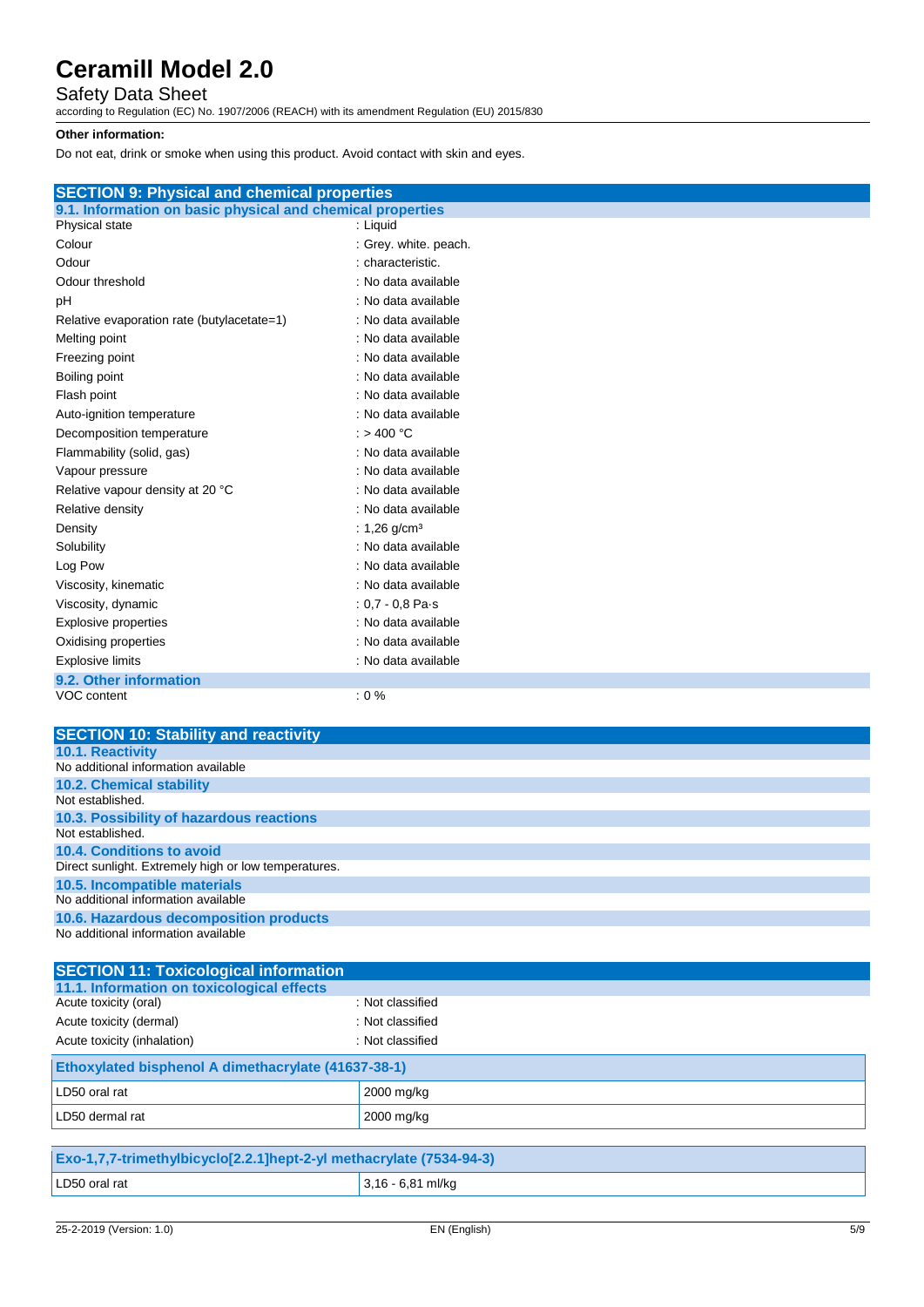# Safety Data Sheet

according to Regulation (EC) No. 1907/2006 (REACH) with its amendment Regulation (EU) 2015/830

| Silicon dioxide (7631-86-9) |                |  |
|-----------------------------|----------------|--|
| LD50 oral rat               | $>$ 5000 mg/kg |  |
| LD50 dermal rat             | $>$ 2000 mg/kg |  |
| LC50 inhalation rat (mg/l)  | $> 5$ mg/l/4h  |  |

| diphenyl(2,4,6-trimethylbenzoyl)phosphine oxide (75980-60-8) |                                        |  |
|--------------------------------------------------------------|----------------------------------------|--|
| LD50 oral rat                                                | 5000 mg/kg                             |  |
| LD50 dermal rat                                              | 2000 mg/kg                             |  |
| Skin corrosion/irritation                                    | : Not classified                       |  |
| Serious eye damage/irritation                                | : Not classified                       |  |
| Respiratory or skin sensitisation                            | : May cause an allergic skin reaction. |  |
| Germ cell mutagenicity                                       | : Not classified                       |  |
| Carcinogenicity                                              | : Not classified                       |  |
| Reproductive toxicity                                        | : Not classified                       |  |
| STOT-single exposure                                         | : Not classified                       |  |
| STOT-repeated exposure                                       | : Not classified                       |  |
| Ethoxylated bisphenol A dimethacrylate (41637-38-1)          |                                        |  |
| NOAEL (oral, rat, 90 days)                                   | 300 mg/kg bodyweight/day               |  |

| Exo-1,7,7-trimethylbicyclo[2.2.1]hept-2-yl methacrylate (7534-94-3) |                                        |  |
|---------------------------------------------------------------------|----------------------------------------|--|
| NOAEL (oral, rat, 90 days)                                          | $\sqrt{25 - 500}$ mg/kg bodyweight/day |  |
|                                                                     |                                        |  |

| diphenyl(2,4,6-trimethylbenzoyl)phosphine oxide (75980-60-8) |                                |  |
|--------------------------------------------------------------|--------------------------------|--|
| LOAEL (oral, rat, 90 days)                                   | 250 - 300 mg/kg bodyweight/day |  |
| NOAEL (oral, rat, 90 days)                                   | 50 - 100 mg/kg bodyweight/day  |  |

Aspiration hazard **in the set of the set of the set of the set of the set of the set of the set of the set of the set of the set of the set of the set of the set of the set of the set of the set of the set of the set of th** 

| <b>SECTION 12: Ecological information</b>                 |  |  |
|-----------------------------------------------------------|--|--|
|                                                           |  |  |
| : Avoid release to the environment.                       |  |  |
| : Not classified                                          |  |  |
| : May cause long lasting harmful effects to aguatic life. |  |  |
| Ethoxylated bisphenol A dimethacrylate (41637-38-1)       |  |  |
| 14,3 mg/l 28 d                                            |  |  |
|                                                           |  |  |

| Exo-1,7,7-trimethylbicyclo[2.2.1]hept-2-yl methacrylate (7534-94-3) |                       |  |
|---------------------------------------------------------------------|-----------------------|--|
| LC50 fishes                                                         | 1,79 mg/l             |  |
| EC50 Daphnia                                                        | $2.57 \text{ m}$ g/l  |  |
| EC50 72h algae $(1)$                                                | $2,28$ mg/l           |  |
| NOEC (chronic)                                                      | $0,233$ mg/l $(21 d)$ |  |

| diphenyl(2,4,6-trimethylbenzoyl)phosphine oxide (75980-60-8) |                     |
|--------------------------------------------------------------|---------------------|
| LC50 fishes                                                  | 6,53 mg/l (48 h)    |
| EC50 Daphnia                                                 | $3.53 \text{ mq/l}$ |
| EC50 72h algae $(1)$                                         | 2,01 mg/l           |
| 12.2. Persistence and degradability                          |                     |

No additional information available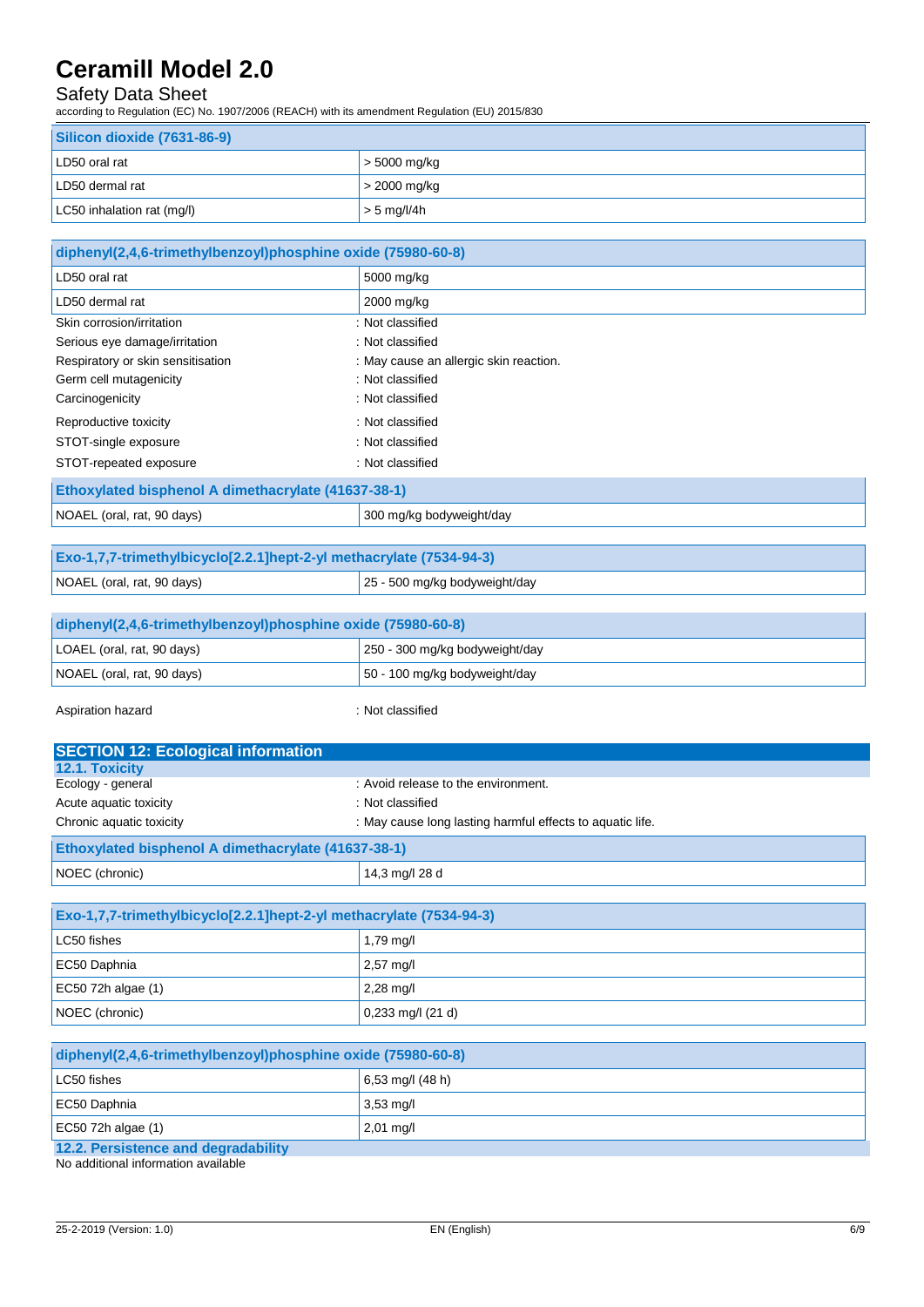# Safety Data Sheet

according to Regulation (EC) No. 1907/2006 (REACH) with its amendment Regulation (EU) 2015/830

| according to Regulation (EC) No. 1907/2006 (REACH) with its amendment Regulation (EU) 2015/830 |                                                              |                                                                          |                |                |
|------------------------------------------------------------------------------------------------|--------------------------------------------------------------|--------------------------------------------------------------------------|----------------|----------------|
| 12.3. Bioaccumulative potential                                                                |                                                              |                                                                          |                |                |
| Ethoxylated bisphenol A dimethacrylate (41637-38-1)                                            |                                                              |                                                                          |                |                |
| Log Pow<br>3,43 - 5,62 @ pH 6.44                                                               |                                                              |                                                                          |                |                |
| Exo-1,7,7-trimethylbicyclo[2.2.1]hept-2-yl methacrylate (7534-94-3)                            |                                                              |                                                                          |                |                |
|                                                                                                |                                                              |                                                                          |                |                |
|                                                                                                | 5,09<br>Log Pow                                              |                                                                          |                |                |
|                                                                                                | diphenyl(2,4,6-trimethylbenzoyl)phosphine oxide (75980-60-8) |                                                                          |                |                |
| 3,1 - 3,87 @ 23 °C and pH 6.4<br>Log Pow                                                       |                                                              |                                                                          |                |                |
| 12.4. Mobility in soil                                                                         |                                                              |                                                                          |                |                |
| No additional information available                                                            |                                                              |                                                                          |                |                |
| 12.5. Results of PBT and vPvB assessment<br>No additional information available                |                                                              |                                                                          |                |                |
| 12.6. Other adverse effects                                                                    |                                                              |                                                                          |                |                |
| Additional information                                                                         |                                                              | : Avoid release to the environment.                                      |                |                |
|                                                                                                |                                                              |                                                                          |                |                |
| <b>SECTION 13: Disposal considerations</b>                                                     |                                                              |                                                                          |                |                |
| 13.1. Waste treatment methods<br>Regional legislation (waste)                                  |                                                              | : Disposal must be done according to official regulations.               |                |                |
| Product/Packaging disposal recommendations                                                     |                                                              | : Can be dumped in according to local regulations.                       |                |                |
| Ecology - waste materials                                                                      |                                                              | : Avoid release to the environment.                                      |                |                |
|                                                                                                |                                                              |                                                                          |                |                |
| <b>SECTION 14: Transport information</b>                                                       |                                                              |                                                                          |                |                |
| In accordance with ADR / RID / IMDG / IATA / ADN                                               |                                                              |                                                                          |                |                |
| <b>ADR</b>                                                                                     | <b>IMDG</b>                                                  | <b>IATA</b>                                                              | <b>ADN</b>     | <b>RID</b>     |
| 14.1. UN number                                                                                |                                                              |                                                                          |                |                |
| Not applicable                                                                                 | Not applicable                                               | Not applicable                                                           | Not applicable | Not applicable |
| 14.2. UN proper shipping name                                                                  |                                                              |                                                                          |                |                |
| Not applicable                                                                                 | Not applicable                                               | Not applicable                                                           | Not applicable | Not applicable |
| 14.3. Transport hazard class(es)                                                               |                                                              |                                                                          |                |                |
| Not applicable                                                                                 | Not applicable                                               | Not applicable                                                           | Not applicable | Not applicable |
| 14.4. Packing group                                                                            |                                                              |                                                                          |                |                |
| Not applicable                                                                                 | Not applicable                                               | Not applicable                                                           | Not applicable | Not applicable |
|                                                                                                |                                                              |                                                                          |                |                |
| <b>14.5. Environmental hazards</b>                                                             |                                                              |                                                                          |                |                |
| Not applicable                                                                                 | Not applicable                                               | Not applicable                                                           | Not applicable | Not applicable |
| No supplementary information available                                                         |                                                              |                                                                          |                |                |
| 14.6. Special precautions for user                                                             |                                                              |                                                                          |                |                |
| <b>Overland transport</b>                                                                      |                                                              |                                                                          |                |                |
| Not applicable                                                                                 |                                                              |                                                                          |                |                |
| Transport by sea                                                                               |                                                              |                                                                          |                |                |
| Not applicable                                                                                 |                                                              |                                                                          |                |                |
| Air transport                                                                                  |                                                              |                                                                          |                |                |
| Not applicable                                                                                 |                                                              |                                                                          |                |                |
| Inland waterway transport                                                                      |                                                              |                                                                          |                |                |
| Not applicable                                                                                 |                                                              |                                                                          |                |                |
| <b>Rail transport</b>                                                                          |                                                              |                                                                          |                |                |
| Not applicable                                                                                 |                                                              |                                                                          |                |                |
| Not applicable                                                                                 |                                                              | 14.7. Transport in bulk according to Annex II of Marpol and the IBC Code |                |                |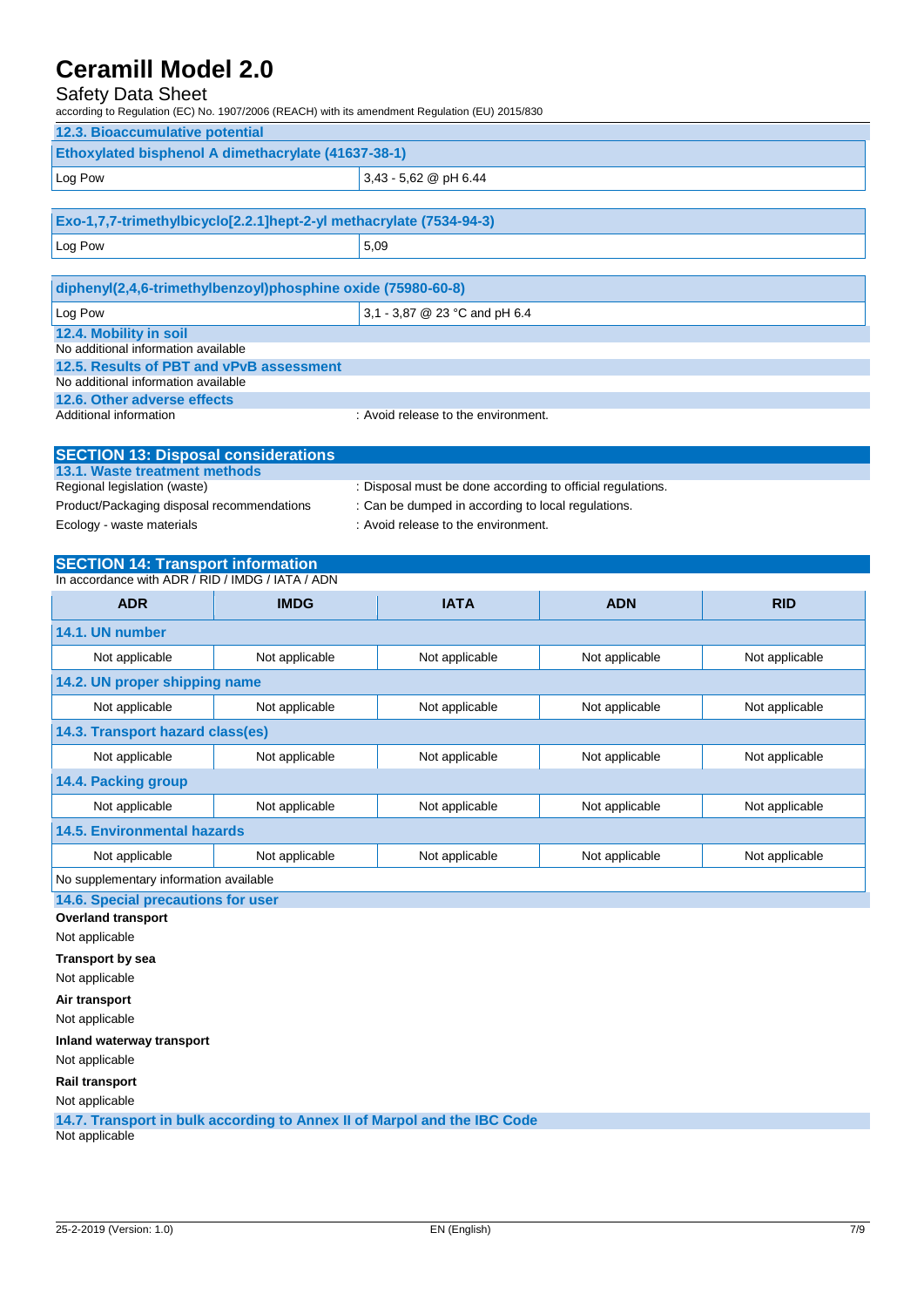### Safety Data Sheet

according to Regulation (EC) No. 1907/2006 (REACH) with its amendment Regulation (EU) 2015/830

### **SECTION 15: Regulatory information**

**15.1. Safety, health and environmental regulations/legislation specific for the substance or mixture**

#### **15.1.1. EU-Regulations**

| The following restrictions are applicable according to Annex XVII of the REACH Regulation (EC) No 1907/2006:                                                                                                                                                                                                                           |                                                                                 |  |
|----------------------------------------------------------------------------------------------------------------------------------------------------------------------------------------------------------------------------------------------------------------------------------------------------------------------------------------|---------------------------------------------------------------------------------|--|
| 3(b) Substances or mixtures fulfilling the criteria for any of the following<br>hazard classes or categories set out in Annex I to Regulation (EC) No<br>1272/2008: Hazard classes 3.1 to 3.6, 3.7 adverse effects on sexual<br>function and fertility or on development, 3.8 effects other than narcotic<br>effects, $3.9$ and $3.10$ | Ceramill Model 2.0 - Exo-1,7,7-trimethylbicyclo[2.2.1]hept-2-yl<br>methacrylate |  |
| 3(c) Substances or mixtures fulfilling the criteria for any of the following<br>hazard classes or categories set out in Annex I to Regulation (EC) No<br>1272/2008: Hazard class 4.1                                                                                                                                                   | Ceramill Model 2.0 - Ethoxylated bisphenol A dimethacrylate                     |  |

Contains no substance on the REACH candidate list

Contains no REACH Annex XIV substances

Contains no substance subject to REGULATION (EU) No 649/2012 OF THE EUROPEAN PARLIAMENT AND OF THE COUNCIL of 4 July 2012 concerning the export and import of hazardous chemicals.

Substance(s) are not subject to Regulation (EC) No 850/2004 of the European Parliament and of the Council of 29 April 2004 on persistent organic pollutants and amending Directive 79/117/EEC.

VOC content : 0 %

**15.1.2. National regulations**

No additional information available

**15.2. Chemical safety assessment**

No chemical safety assessment has been carried out

### **SECTION 16: Other information**

| <b>Abbreviations and acronyms:</b> |                                                                                                   |
|------------------------------------|---------------------------------------------------------------------------------------------------|
| <b>ADN</b>                         | European Agreement concerning the International Carriage of Dangerous Goods by Inland Waterways   |
| <b>ADR</b>                         | European Agreement concerning the International Carriage of Dangerous Goods by Road               |
| <b>ATE</b>                         | <b>Acute Toxicity Estimate</b>                                                                    |
| <b>BCF</b>                         | <b>Bioconcentration factor</b>                                                                    |
| <b>CLP</b>                         | Classification Labelling Packaging Regulation; Regulation (EC) No 1272/2008                       |
| <b>DMEL</b>                        | Derived Minimal Effect level                                                                      |
| <b>DNEL</b>                        | Derived-No Effect Level                                                                           |
| <b>IMDG</b>                        | International Maritime Dangerous Goods                                                            |
| <b>LC50</b>                        | Median lethal concentration                                                                       |
| <b>EC50</b>                        | Median effective concentration                                                                    |
| <b>IARC</b>                        | International Agency for Research on Cancer                                                       |
| <b>IATA</b>                        | International Air Transport Association                                                           |
| LD50                               | Median lethal dose                                                                                |
| <b>LOAEL</b>                       | Lowest Observed Adverse Effect Level                                                              |
| <b>NOAEC</b>                       | No-Observed Adverse Effect Concentration                                                          |
| <b>NOAEL</b>                       | No-Observed Adverse Effect Level                                                                  |
| <b>NOEC</b>                        | No-Observed Effect Concentration                                                                  |
| <b>OECD</b>                        | Organisation for Economic Co-operation and Development                                            |
| <b>PBT</b>                         | <b>Persistent Bioaccumulative Toxic</b>                                                           |
| PNEC                               | <b>Predicted No-Effect Concentration</b>                                                          |
| <b>REACH</b>                       | Registration, Evaluation, Authorisation and Restriction of Chemicals Regulation (EC) No 1907/2006 |
| <b>RID</b>                         | Regulations concerning the International Carriage of Dangerous Goods by Rail                      |
| <b>STP</b>                         | Sewage treatment plant                                                                            |